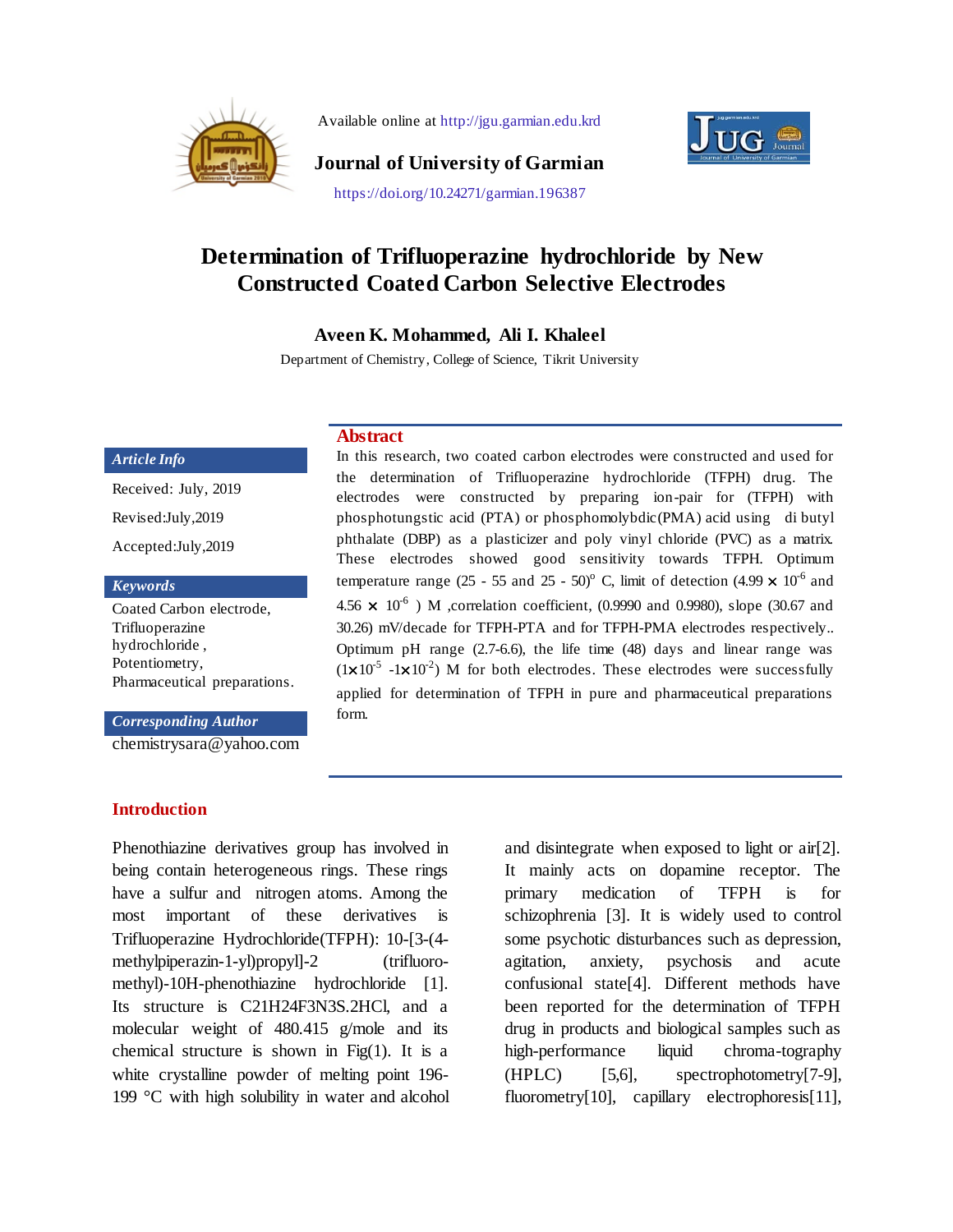voltammetry[12], atomic absorption[13] and flow injection analysis[14-16]. However, many of these methods are complicated and time consuming, or require expensive equipment. Thus, there is a need for simple, low-cost, sensitive and rapid alternative methods for the determination of TFPH in pharmaceutical formulations. In the present work, a new membrane electrodes (Coated Carbon) were prepared based on incorporation of an ion pair complex of (PTA) and (PMA) with TFPH in a PVC matrix plasticizer. Both sensors (TFPH-PTA) and (TFPH-PMA) show low detection limit, high sensitivity, good selectivity, fast response time, long life span and application for accurate determination of TFPH in pharmaceutical preparations.



Fig. 1 Chemical structure of Trifluoperazine hydrochloride (TFPH).

## **Experimental**

#### Reagents and materials

All chemicals were of analytical reagent grade unless otherwise specified. Distilled water was used for the preparation of stock solutions. TFPH was provided by SDI Samara, (Iraq), Di butyl phthalate (DBP) was supplied from Merck (Germany), Poly vinyl chloride (PVC) high molecular weight was supplied from Fluka, Carbon rod was supplied from Ultra carbon com, Tetra hydro furan.(THF) was purchased from Aldrich (USA). Phosphomolybdic acid (PMA) was obtained from BHD( England) and Phosphotungstic acid (PTA) was obtained from Merck (Germany) . A stock solution 0.1 M of TFPH drug was prepared by dissolving 0.480 g

in 100 ml distilled water. Dilute solutions (1x10-  $6$  to  $1x10^2$ ) M of TFPH drug were prepared by appropriate diluting the stock solution with distilled water . SALABED tablets (1 mg TFPH) SDI Samara(Iraq) and STELLASIL tablets (5 mg TFPH) KAHIRA PHARM. & CHEM. IND. CO. CAIRO (Egypt) were purchased from local pharmacies.

# Apparatus

Laboratory potential measurements were performed using HANNA instruments301 pH meter, Jenway3545 pH meter , calomel electrodes No 13-639-52, Fisher Sientific Co. (Germany). Elemental analysis CHN ElementarIsoprime100-Germany was also used.

# Sample preparation

Ten tablets of STELLASIL 5 mg/tablet (the total tablets weight 3.8079 g) and Ten tablets of SALABED 1 mg/tablet (the total tablets weight 2.1797 g) were finely powdered and mixed homogeneously, (0.3807)g of STELLASIL and (1.0895)g of SALABED powder was dissolved in distilled water in a 100 mL beaker. The solution was then filtered through Whatman filter paper No. 42 and the volume was completed to the mark with water in a 100-mL volumetric flask. The quantity of TFPH was determined by direct and standard-addition methods.

# Stock Solutions of Interfering Ions:

Solutions of  $1.0 \times 10^{-3}$  mol L<sup>-1</sup> for each of HCl, NaOH , NaCl, BaCl<sub>2</sub>.  $2H_2O$ , CaCl<sub>2</sub>.2H<sub>2</sub>O,  $NH<sub>4</sub>Cl$ , Fe $(NO<sub>3</sub>)<sub>3</sub>$ .9H<sub>2</sub>O, Fructose, Cholesterol, Uric acid , Methyl paraben(M.H.B), Propyl paraben(P.H.B), Talc, Titanium dioxide, Mg.stearate, were prepared by dissolving appropriate amount of these materials in 50 ml of distilled water in volumetric flasks.

# Preparation of ion-pairs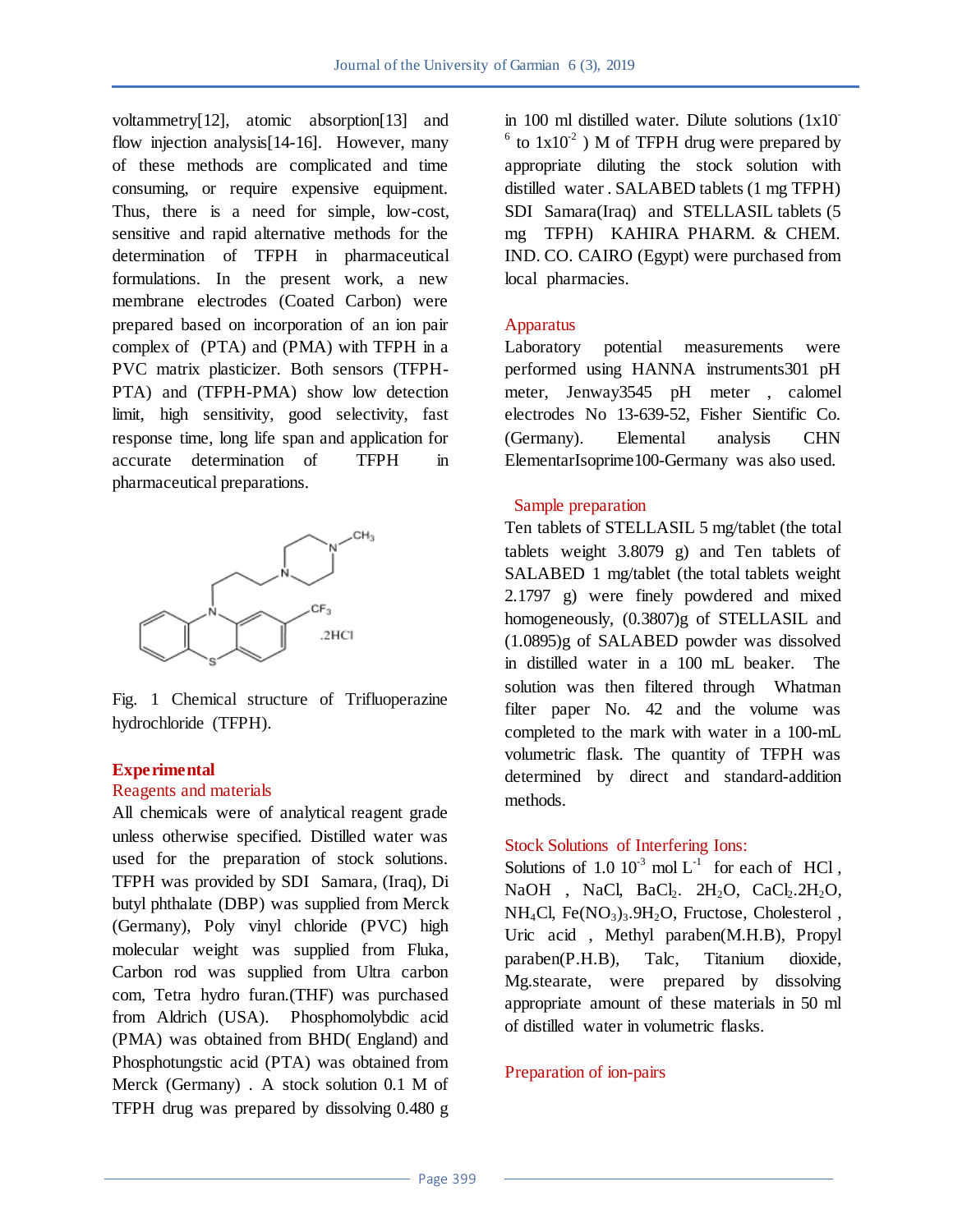The ion-pairs were prepared by mixing 25 mL of equimolar of 1 x  $10^{-2}$  M TFPH to 25 mL of either PTA or PMA, a grey and brown precipitate of TFPH-PTA and TFPH-PMA were formed. The precipitate was filtered through Whatman filter paper No. 42, and washed with distilled water several times. The precipitate was left 24h to dry at room temperature. Preparation of Coated Carbon Sensor

The two sensors were prepared by using a pure carbon rod 4.0 cm length and 4.0 mm diameter using a tight polyethylene tube. The sensors surface were coated with the active membrane by dipping one end into the coating mixture [ 10 mg ion-pair (TFPH-PTA) or (TFPH-PMA), 190 mg poly vinyl chloride (PVC) , 0.35 mL plasticizer di butyl phthalate (DBP) and 1 mL THF] for seven times and allowing to dry in the air for 5 min each time. The other end of carbon rod was left for connection .The prepared electrode was preconditioned by soaking for 24 h in  $1.0\times10^{-3}$  mol L<sup>-1</sup> TFPH solution.[17,18].

## Results and Discussion

TFPH-PTA and TFPH-PMA as an electro active compound was used to prepare new sensors. Elemental analysis was carried out to confirm the composition of the ion-pair (TFPH-PTA) and (TFPH-PMA). The obtained results revealed 2:1 [TFPH:PMA] and 2:1[TFPH-PTA] ion pair as indicated in Table(1). The potentiometeric response characteristics based on (TFPH-PTA) and (TFPH-PMA) and DBP plasticizers, in PVC matrix were examined.

# Calibration plot of the fabricated electrodes

The fabricated electrodes sensors were immersed along with Calomel reference electrode in solutions of TFPH in the range from  $(1 \times 10^{-6} - 1 \times 10^{-2})$  M. The E (mV) against log[TFPH] profile was plotted as shown in Fig(2). The both electrodes show a linear response over the concentration ranges from  $(1\times10-5 - 1\times10-2)$  M with near Nernstian slopes

of and (30.67 and 30.26) mV /decade for PTA and PMA sensors respectively.

# Effect of pH

The effect of pH on the performance of the tow electrodes was investigated using

concentrations of  $(1.0\times10-4$  and  $1.0\times10-3$  )M of TFPH drug at different pH values (1-10) by addition of small volumes of HCl and/or NaOH solution (0.1-1 M of each). The potential at each pH value was recorded. It is obvious that, within the pH range from  $(2.7 - 6.6)$ .

The studied electrode potentials are practically independent of pH, and then can be safely used for TFPH determination (Fig.3). However the potential decreases gradually at pH values higher than 6.6 , the decrease may be attributed to hydroxide ions that react with TFPH drug leading to formation of free drug in the test solution, neutral species, which could not be penetrated into the membrane [19] and pH values lower than 2.7, the potential readings decrease which can be related to interference of hydronium ion [20].

# Effect of temperature

The change of potential was measured by changing the temperature of the drug solution from  $(25-70)$  °C for concentration of 10-2M. The relationship between the temperature and the measured potential was plotted. The results in (Fig 4) showed that the appropriate working temperature is (25-50)°C for (TFPH-PMA) and  $(25-55)$ °C for (TFPH-PTA) .The increase in potential with the increase of temperature is may due to the increase in surface area of the membrane resulting in easier permeation and equilibration.

# Selectivity of the studied sensors

The selectivity coefficients (log K) of the studied sensors were determined employing separate solution method (SSM) [21, 22]. In SSM, the potential of cell comprising the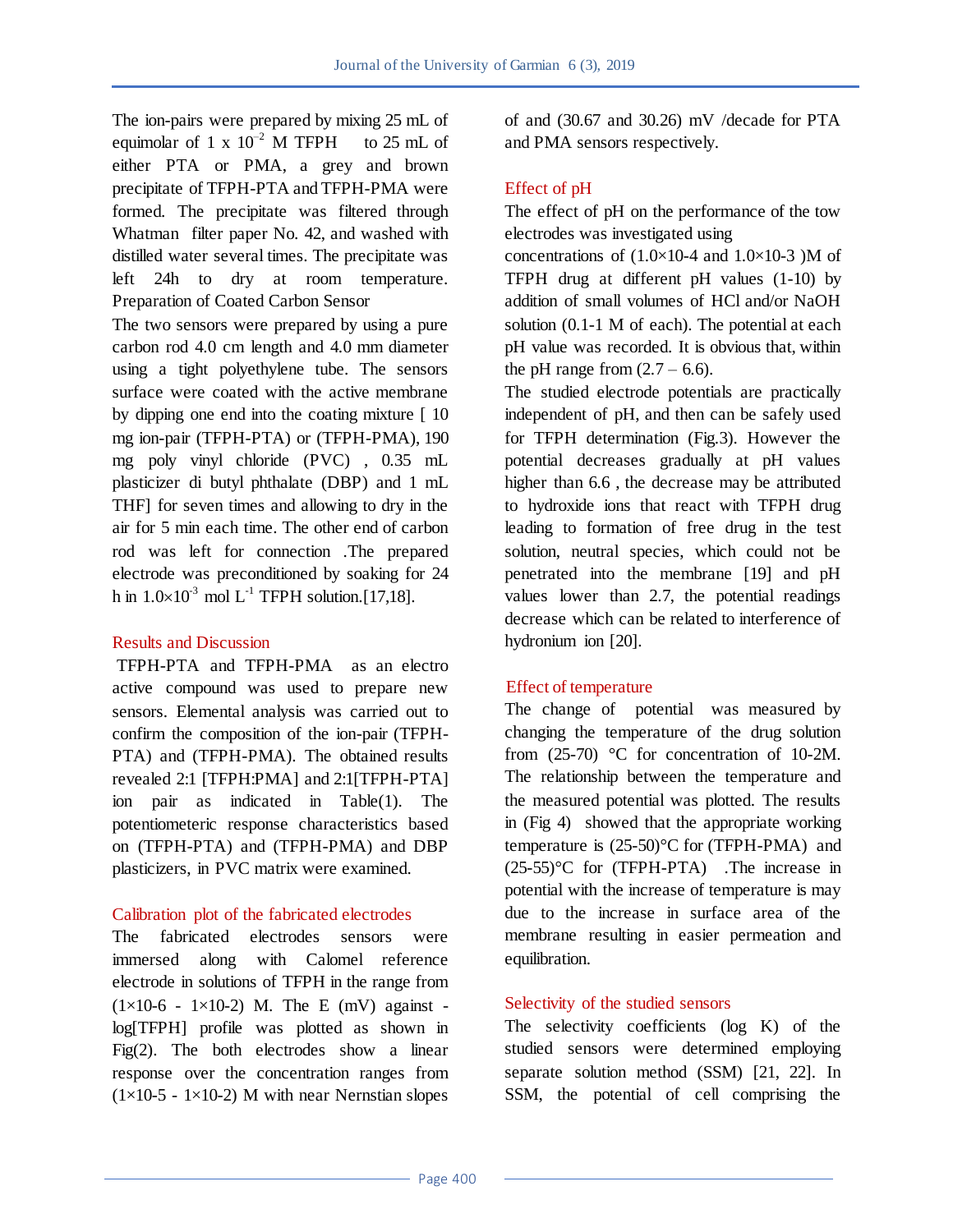membrane electrode and a reference electrode is measured in two separate solutions, where (TFPH ions) and (interfering ion) at the same activity. Selectivity coefficients were calculated using Nicolsky equation  $[22]$  : log K =  $(Ej -$ Ei)/S where Ei is the potential measured in  $1\times10-3$  mol/L TFPH , Ej the potential measured in 1×10-3 mol/L of the interfering ion or compound , S is the slope of the calibration plot. The K value represents the difference in potential in the presence of interfering ion (j) and when (j) is not present. When the value is less than 1 this indicates that the electrode shows low response to the interfering ions. The results of selectivity are shown on table (2). The K values shows a very high selectivity of the electrodes towards the TFPH.

# Life time

For the determination of the storage stability, sensors fabricated in the same procedure have been used in the potentiometric calibrations under optimum conditions, several times every week. The performance of the electrode has been tested by potentiometric calibration of TFPH standard solutions on different days. The results showed that both electrodes have life time of 48 days. After this time, the slope and the detection limit of the sensor will decrease. Loss of the plasticizer, carrier or ionic site from the polymeric film, as a result of leaching into the sample, is the primary reason for the limited life time of the sensors [23].

# **Validation of the proposed method:-**

## 1-Limit of detection and linearity

Linearity of an electro analytical method is a measure of how well calibration plot of electro analytical response versus concentration approximates a straight line [24]. The standard calibration graph was obtained using four concentrations of the standard TFPH drug.It was found that a linear relationship exist between the electrode potential(mV) and the log[TFPH]. The

regression data, correlation coefficients (R2) and other statistical parameter are listed in Table (3). Limit of detection(LOD) is the lowest quantity of the investigated compound in a sample that can be detected. The values of LOD indicate that the sensors under investigation are highly sensitive and can be applied for determination of small amounts of TFPH drug.

# 2- Precision and Accuracy

To evaluate the accuracy and precision of the proposed method, pure drug and pharmaceutical preparations solutions (within the working limits) was analyzed, each solution was repeated (5) times. Precision and accuracy were based on the calculated relative standard deviation (RSD%) and percent relative error (RE %). The results( table 7) show that these methods have reasonable precision and accuracy.

# 3- Robustness and Ruggedness

The robustness method of the (TFPH-PMA) and (TFPH-PTA) was examined by changing the aqueous solution to acetate buffer pH (3.18). The results of this investigation are shown in  $table(4)$  and figure (5). The ruggedness was checked by using another model of pH-meter (Jenway, 3545). The results of this investigation are shown in table(5) and figure (6).

It is clear from the results that The statistical and analytical parameters for new TFPH-PTA and TFPH-PMA electrodes are unaffected when using buffer solution (robustness) or using another instrument (ruggedness)

## **Applications:**

# Determination of TFPH in its pharmaceutical preparation.

Three methods are applied for quantitative analysis using the proposed electrodes. These methods comprise: (1) calibration curve method (direct potentiometry) and (2) Standard Addition (3) Content Uniformity Assay Test: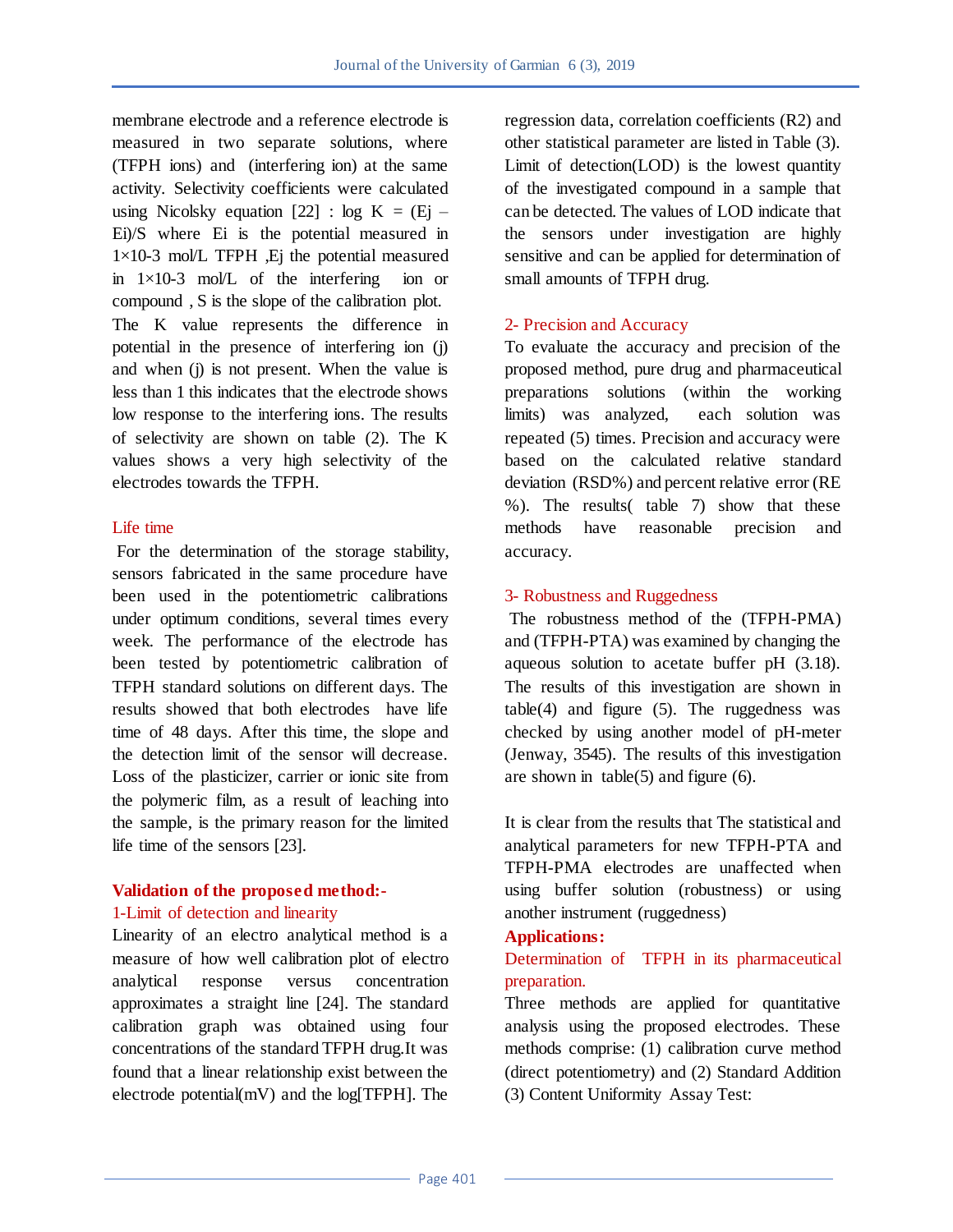#### 1- calibration curve method

A calibration curve is a general method for determination of the concentration of a substance in unknown sample by comparing the response of the unknown to those of a set of standard samples of known concentration. Pure drug and Pharmaceutical formulation (tablets) TFPH drug was determined by the calibration curve method. The results are shown in table(6).

#### 2- Standard Addition Method

The standard addition method was employed for determination of mentioned drugs in its dosage forms. The method based on adding small volume of the investigated drug solution and the sensor potential was recorded . Both fabricated electrodes were immersed into 10 mL drug test solution of unknown concentration and the equilibrium potential of E1 was recorded . Then  $(1 - 4)$  mL of the standard drug solution $(1 \times 10^{-10})$ 2)M was added into the test solution and the equilibrium potential E2 was recorded each solution were completed to constant volume[25]. The results are shown in table ( 7). The high values of recovery and low values of relative error indicate the applicability of the new constructed electrodes for the determination of TFPH.

#### 3-Content Uniformity Assay Test

To study the content uniformity assay test for pharmaceutical preparations of TFPH drug, 10 individual tablets STELLASIL (5mg) were placed in separate 100-mL beakers and dissolved in 100 mL distilled water to obtain  $(1.0 \times 10^{-4})$  M and also 10 individual tablets SALABED (1mg) were placed in separate 25 mL beakers and dissolved in 20 mL distilled water to obtain  $(1.0 \times 10^{-4})$ M and the potential of each solution was recorded using the fabricated sensors. The mean potential was used to evaluate the content uniformity applying of

calibration graph. The results are shown in  $table(8)$ 

# **Comparison with previous reported electrodes**

The performance characteristics of the proposed electrodes and those previously reported electrodes are compiled in table (9) for comparison. It is clear that detection limit is lower, working range is wider, and their life time is longer than the other electrodes

## **Conclusion**

 The proposed method introduced an ion selective electrodes for the determination of TFPH based on PVC plasticized with DBP and using PTA or PMA as active materials. These electrodes showed a successful application with low limit of detection and good recovery. The electrodes also showed long life time, good selectivity and reasonable working concentration ranges.

## **REFERANCES**

- 1. Budawari S., The Merck Index, 13th Edition, Merck and Co. Inc. Whitehouse Station. NJ, 2001, 630, 32- 1631.
- 2. khammas Z. A-A. , Rashid R. A. ,science journal of analytical chemistry ,2015, 3,5 , 61- 70.
- 3. Bhaskar R. C. M., Subba R. G. V. , Ananda K. R. .N , international journal of scientific and research publications 2012 , 2, 8 , 1-5.
- 4. [Online] available: [http://en.wikipedia-](http://en.wikipedia-.org/wiki/) [.org/wiki/](http://en.wikipedia-.org/wiki/) Trifluoperazine.
- 5. Tanaka E., Nakamura T. , Terada M., Shinozuka T., Hashimoto C., Kurihara K., Honda K., J. Chromatogr., B, 2007, 854, 116- 120.
- 6. Cruz-Vera M., Lucena R., Cárdenas S., Valcárcel M. , J. Chromatogr., B, 2009, 877, 37-42.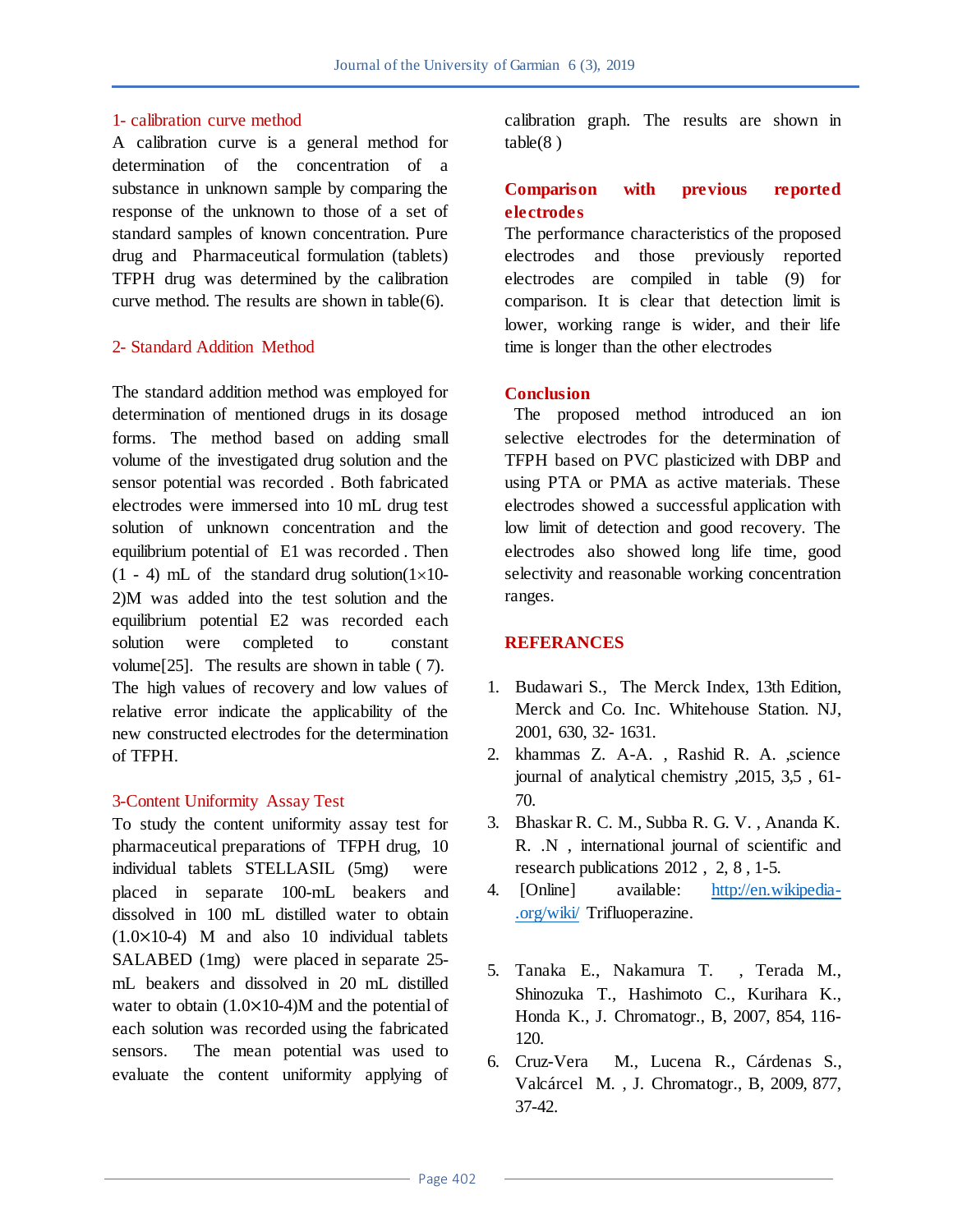- 7. Nagaraja P., Dinesh N. D., Gowda N. M. M., Rangappa K. S., Anal. Sci., 2000, 16, 1127- 1131
- 8. El-Gindy A., El-Zeany B. , Tamer A., Shabana M. M. , J. Pharm. Biomed. Anal., 2001, 26, 203-210.
- 9. Revanasiddappa H. D. , Veena M. A. , J. Anal. Chem., 2008, 63, 140-144.
- 10. Yang G. J. , Qu X. L.. M. Shen, Qu Q. S., Wang C. Y. , Zhu A. P., Hu X. Y., J. Fluoresc., 2007, 17, 119-126.
- 11. Muijselaar P. G. H. M., Claessens H. A., Cramers C. A.,J. Chromatogr., A, 1996, 735, 395-402.
- 12. D. Stanković , T. Dimitrijević , D. Kuzmanović M. P. Krstić , B. B. Petković , RSC Advances, 2015 , 5 , 107058-107063.
- 13. Ameen W. Q. , Zuhair A. K. , E-Journal of chemistry ,2010 ,7,1 ,433-441.
- 14. Pérez-Ruiz T., Martínez-Lozano C., Sanz A. , Teresa S. M. M., Lab Autom Inform Manag., 1999, 34, 149-158.
- 15. Ruedas R. M. J. , Ruiz M. A. ,Molina D. A., J Pharm Biomed Anal., 2004, 35,5, 1027-1034.
- 16. Idris A. M. , J Pharmacol Toxicol Methods, 2007, 56, 330-335.
- 17. Al-Amri F. M. G., Alarfaj N. A. , Aly F. A. J. Electrochem. Sci., 2013, 8, 10044-10058.
- 18. El-Tohamy M., Razeq S., El-Maamly M., Shalaby A. IJMCA. 2014 ,4, 130-140.
- 19. Khalil, S. Analyst, 1999 ,124(2), 139-142.
- 20. El-Ansary A.L., Issa Y.M. , Tag-Eldin A.S., Electroanalysis., 2001, 13, 1203-1208.
- 21. Cosofret V.V., Buck R.P. , Pharmaceutical Applications of Membrane Sensors, 1992 ...1, 50-284.
- 22. Vytras K. , Journal of Pharmaceutical and Biomedical Analysis, 1989 , 7 ,789-812.
- 23. Faridbod F., Ganjali M. R., Larijani B., Norouzi P., Riahi S., Mirnaghi F. Sensors, 2007,7,12, 3119-3135.
- 24. Gumustas M., Ozkan A.S. ,The Open Analytical Chemical Journal, 2011, 5, 1-21
- 25. Buck R. P., Linder E., Pure Appl. Chem., 1994, 66, 2527-2536.
- 26. Hassan A. K. , Ameen S. T. ,Saad B. ,Al-Aragi S. M., Journal Analytical Sciences ,2009,25,1295-1299.
- 27. Al-Samarrai I. T. H. A. , MSc.Thesis ,2010 ,university of Tikrit, Iraq

| Element    |                   | TFPH-PTA |                                                                                                      |                    | <b>TFPH-PMA</b> |       |  |
|------------|-------------------|----------|------------------------------------------------------------------------------------------------------|--------------------|-----------------|-------|--|
| analysis   | % c               | % $h$    | % n                                                                                                  | % c                | % h             | $%$ n |  |
| Found      | 10.12             | 3.57     | 1.77                                                                                                 | 16.93              | 2.86            | 2.86  |  |
| Calculated | 10.40             | 3.41     | 1.74                                                                                                 | 16.97              | 2.53            | 2.83  |  |
| Formula    |                   |          | $[C_{21}H_{26}CL_2N_3F_3S]_2.[H_3PW_{12}O_{40}].5$ $[C_{21}H_{26}CL_2N_3F_3S]_2[H_3PMO_{12}O_{40}]]$ |                    |                 |       |  |
|            | 5H <sub>2</sub> O |          |                                                                                                      | 10H <sub>2</sub> O |                 |       |  |

#### (Table 1) Elemental analysis of the ( TFPH-PMA) and (TFPH-PTA) ion pair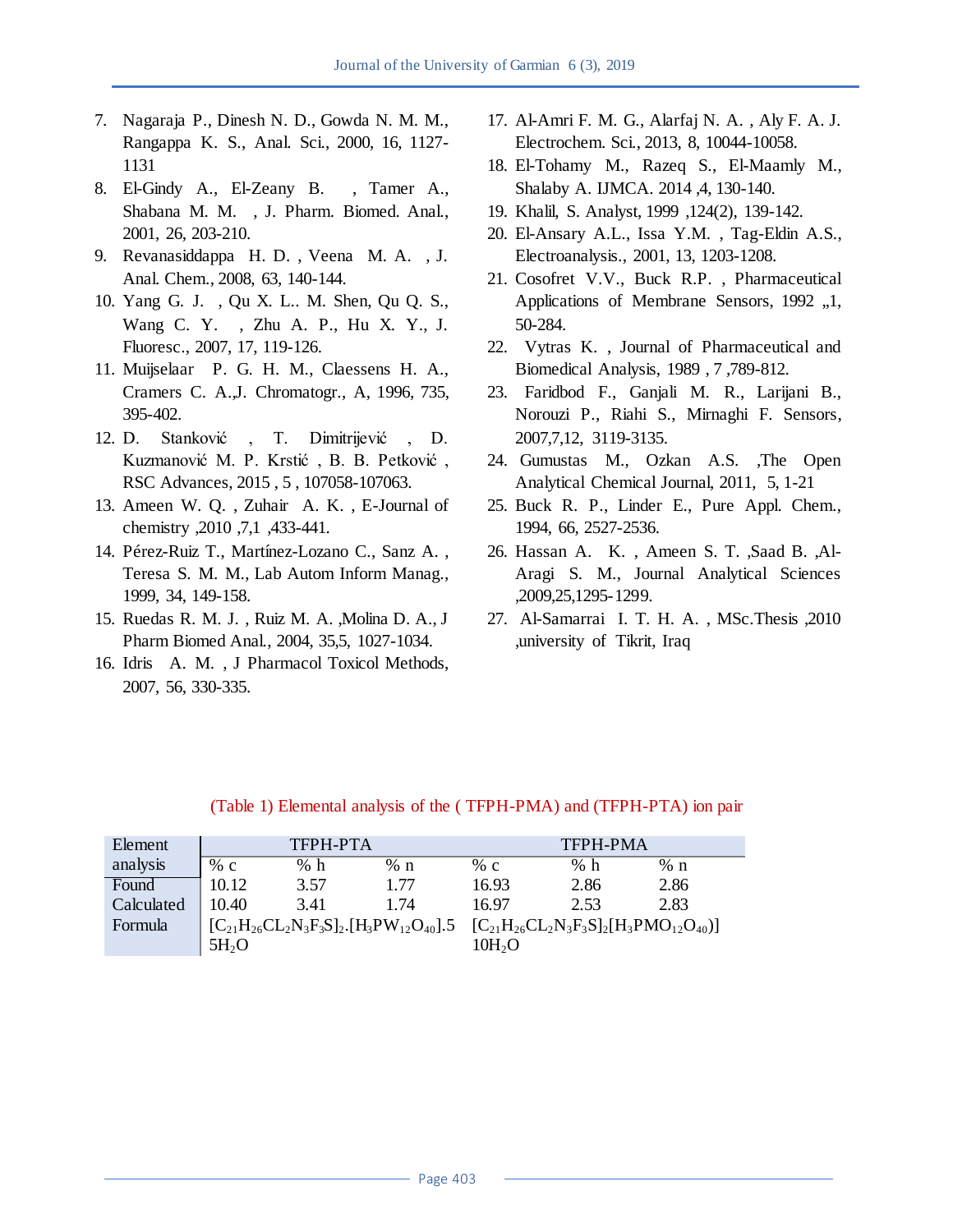

Figure (2): Standard curve of TFPH using TFPH-PTA and TFPH-PMA Electrodes



Figure (3): Effect of pH on the response of TFPH-PTA and TFPH-PMA electrodes using TFPH solution  $(1\times10-3)M$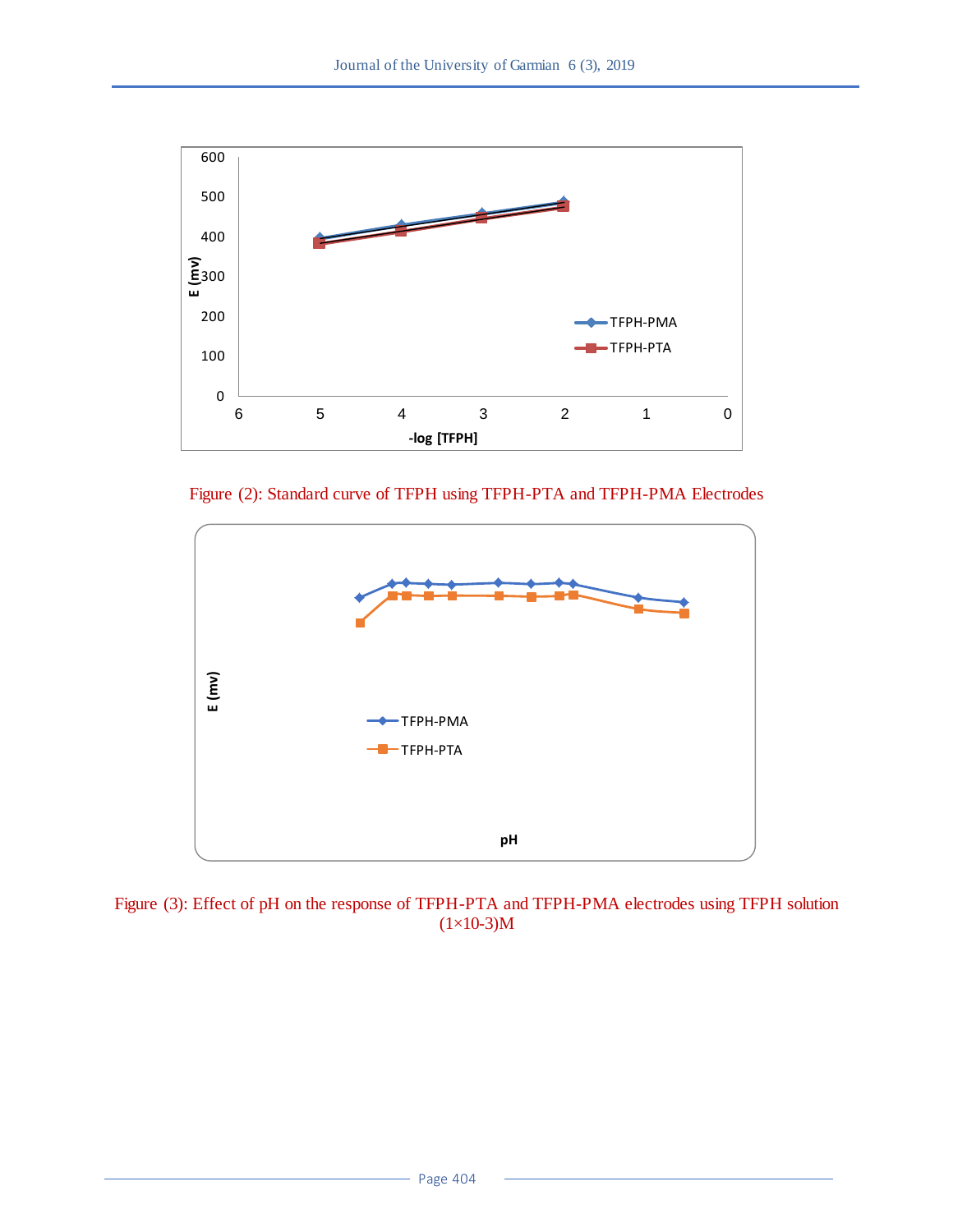

Figure (4): Effect of temperature on the response of TFPH-PMA and TFPH-PTA electrodes

| <b>INTERFERING</b> |                       | K                      |
|--------------------|-----------------------|------------------------|
| <b>ION</b><br>OR.  |                       |                        |
| <b>COMPOUND</b>    |                       |                        |
|                    | <b>TFPH-PTA</b>       | <b>TFPH-PMA</b>        |
| $NA^{+1}$          | $2.41 \times 10^{-3}$ | $1.1876\times10^{2}$   |
| $H^{+1}$           | $1.23\times10^{2}$    | $4.729 \times 10^{-2}$ |
| $NH4^{+1}$         | $1.90\times10^{2}$    | $1.680\times10^{-2}$   |
| $BA^{+2}$          | $4.80\times10^{-2}$   | $1.680\times10^{-2}$   |
| $CA^{+2}$          | $4.23 \times 10^{-2}$ | $3.282\times10^{-2}$   |
| $FE+3$             | $3.83 \times 10^{-2}$ | $4.802\times10^{-2}$   |
| $CL^{-1}$          | $3.77\times10^{2}$    | $4.124 \times 10^{-2}$ |
| <b>FRUCTOSE</b>    | $2.42 \times 10^{-2}$ | $2.421\times10^{-2}$   |
| <b>CHOLESTEROL</b> | $2.84 \times 10^{-3}$ | $2.421 \times 10^{-2}$ |
| <b>URIC ACID</b>   | $1.99\times10^{-3}$   | $3.568 \times 10^{-2}$ |
| $MG+2$             | $5.29 \times 10^{-3}$ | $2.906 \times 10^{-2}$ |
|                    |                       |                        |

# Table (2) K value of both TFPH-PMA and TFPH-PTA electrodes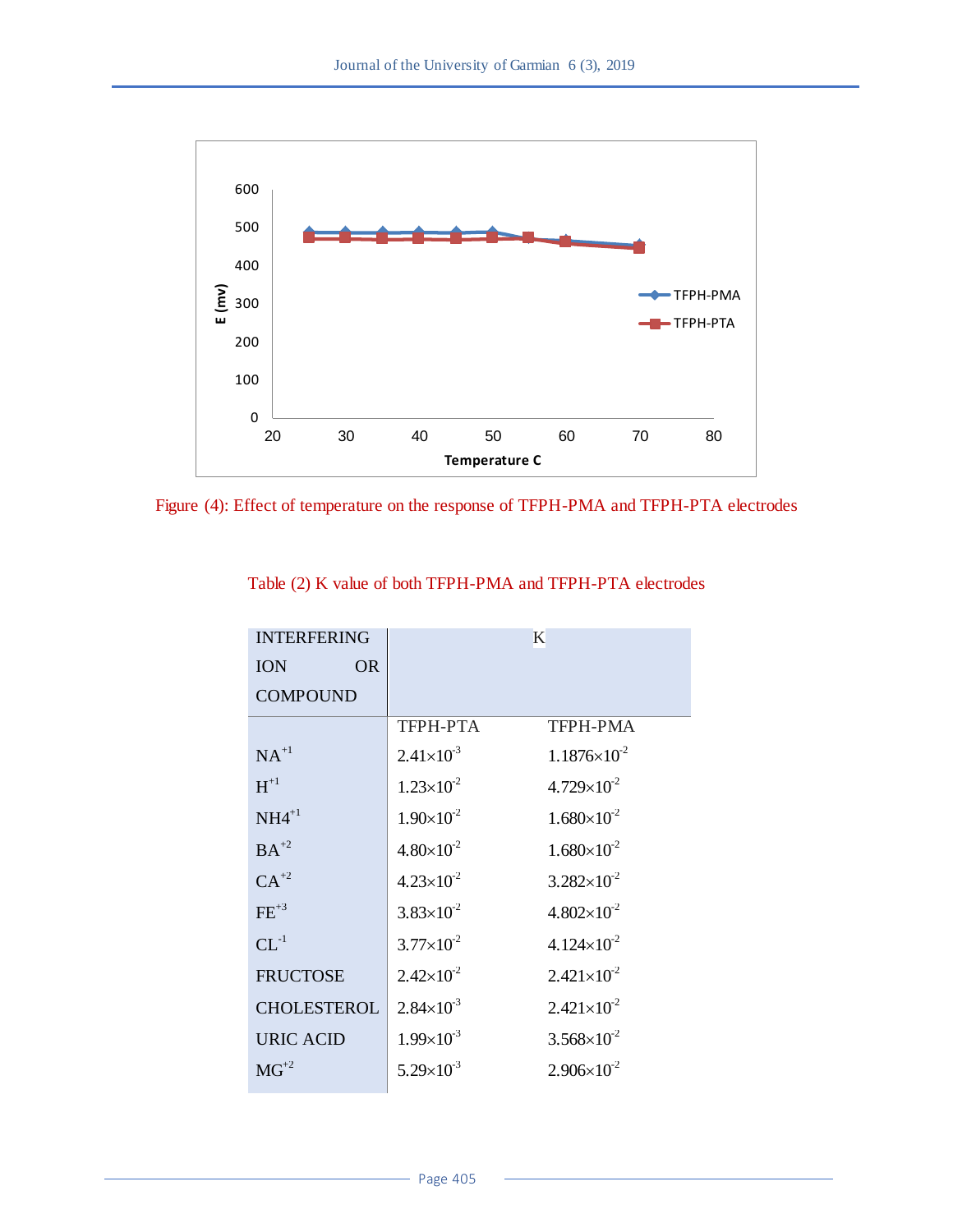| M.H.B       | $5.97\times10^{3}$    | $2.348\times10^{2}$  |
|-------------|-----------------------|----------------------|
| P.H.B       | $5.88 \times 10^{-3}$ | $2.421\times10^{-2}$ |
| <b>TALC</b> | $4.73 \times 10^{-3}$ | $1.869\times10^{2}$  |
| $TI^{+4}$   | $6.89\times10^{-3}$   | $1.317\times10^{2}$  |
|             |                       |                      |

Table(3): statistical and analytical parameters for new TFPH-PTA and TFPH-PMA constructed electrodes

| <b>PARAMETERS</b>          | TFPH-PTA                               | <b>TFPH-PMA</b>                        |
|----------------------------|----------------------------------------|----------------------------------------|
| <b>SLOPE (MV DECADE-1)</b> | 30.67                                  | 30.26                                  |
| <b>CORRELATION</b>         | 0.9980                                 | 0.9990                                 |
| COEFFICIENT $(R^2)$        |                                        |                                        |
| <b>LINEAR RANGE ,M</b>     | $1 \times 10^{-5}$ -1×10 <sup>-2</sup> | $1 \times 10^{-5}$ -1×10 <sup>-2</sup> |
| <b>DETECTION LIMIT ,M</b>  | $4.99 \times 10^{-6}$                  | $4.56 \times 10^{-6}$                  |
| WORKING PH RANGE           | $2.7 - 6.6$                            | $2.7 - 6.6$                            |
| OPTIMUM TEMPERATURE        | $25 - 55$                              | $25 - 50$                              |
| RANGE °C                   |                                        |                                        |
| LIFE TIME (DAY)            | 48                                     | 48                                     |
|                            |                                        |                                        |

# Table (4)The statistical and analytical parameters for new TFPH-PTA and TFPH-PMA electrodes when using acetate buffer ( $pH = 3.18$ )

| <b>PARAMETER</b>      | <b>TFPH-PMA</b>                     | ТЕРН-РТА                            |
|-----------------------|-------------------------------------|-------------------------------------|
| $SLOPE(MV DECADE-1)$  | 29.82                               | 31.29                               |
| <b>CORRELATION</b>    | 0.9990                              | 0.9990                              |
| COEFFICIENT $R^2$     |                                     |                                     |
| <b>LINEAR RANGE M</b> | $1\times10^{-5}$ - $1\times10^{-2}$ | $1\times10^{-5}$ - $1\times10^{-2}$ |
| LIMIT OF DETECTION, M | $4.765 \times 10^{-6}$              | $4.879\times10^{-6}$                |
|                       |                                     |                                     |
| % RECOVERY $\pm$ SD   | $99.85 \pm 0.289$                   | $99.87 \pm 0.530$                   |
| <b>VARIANCE</b>       | 0.083                               | 0.280                               |
| % RSD                 | 0.289                               | 0.530                               |
| % RE                  | $-0.15$                             | $-0.13$                             |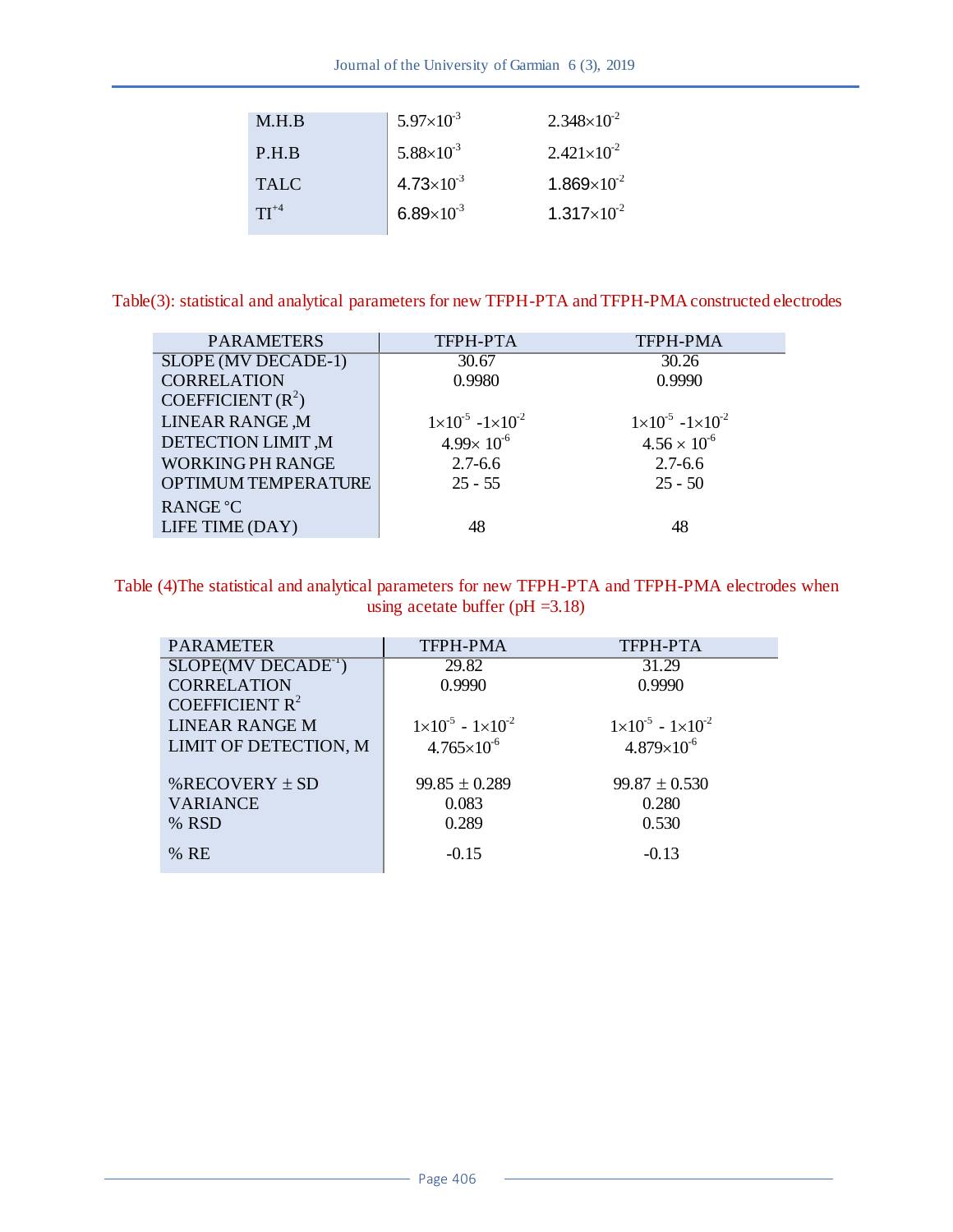

Figure (5) The effect of acetate buffer(robustness) on response of the TFPH-PTA and TFPH-PMA electrode

| Table (5) The statistical and analytical parameters for new TFPH-PTA and TFPH-PMA electrodes when |  |
|---------------------------------------------------------------------------------------------------|--|
| using another model of pH-meter                                                                   |  |

| <b>PARAMETER</b>          | TFPH-PMA                               | TFPH-PTA                               |
|---------------------------|----------------------------------------|----------------------------------------|
| $SLOPE(MV DECADE^{-1})$   | 29.77                                  | 32.56                                  |
| <b>CORRELATION</b>        | 0.9990                                 | 0.9980                                 |
| COEFFICIENT $R^2$         |                                        |                                        |
| <b>LINEAR RANGE M</b>     | $1 \times 10^{-5}$ -1×10 <sup>-2</sup> | $1 \times 10^{-5}$ -1×10 <sup>-2</sup> |
| <b>LIMIT OF DETECTION</b> | $4.70424\times10^{-6}$                 | $5.80114 \times ^{6}$                  |
| M                         |                                        |                                        |
| % RECOVERY $\pm$ SD       | $99.38 \pm 0.558$                      | $99.06 \pm 0.062$                      |
| <b>VARIANCE</b>           | 0.311                                  | 0.003                                  |
| % RSD                     | 0.561                                  | 0.062                                  |
| % RE                      | $-0.62$                                | $-0.94$                                |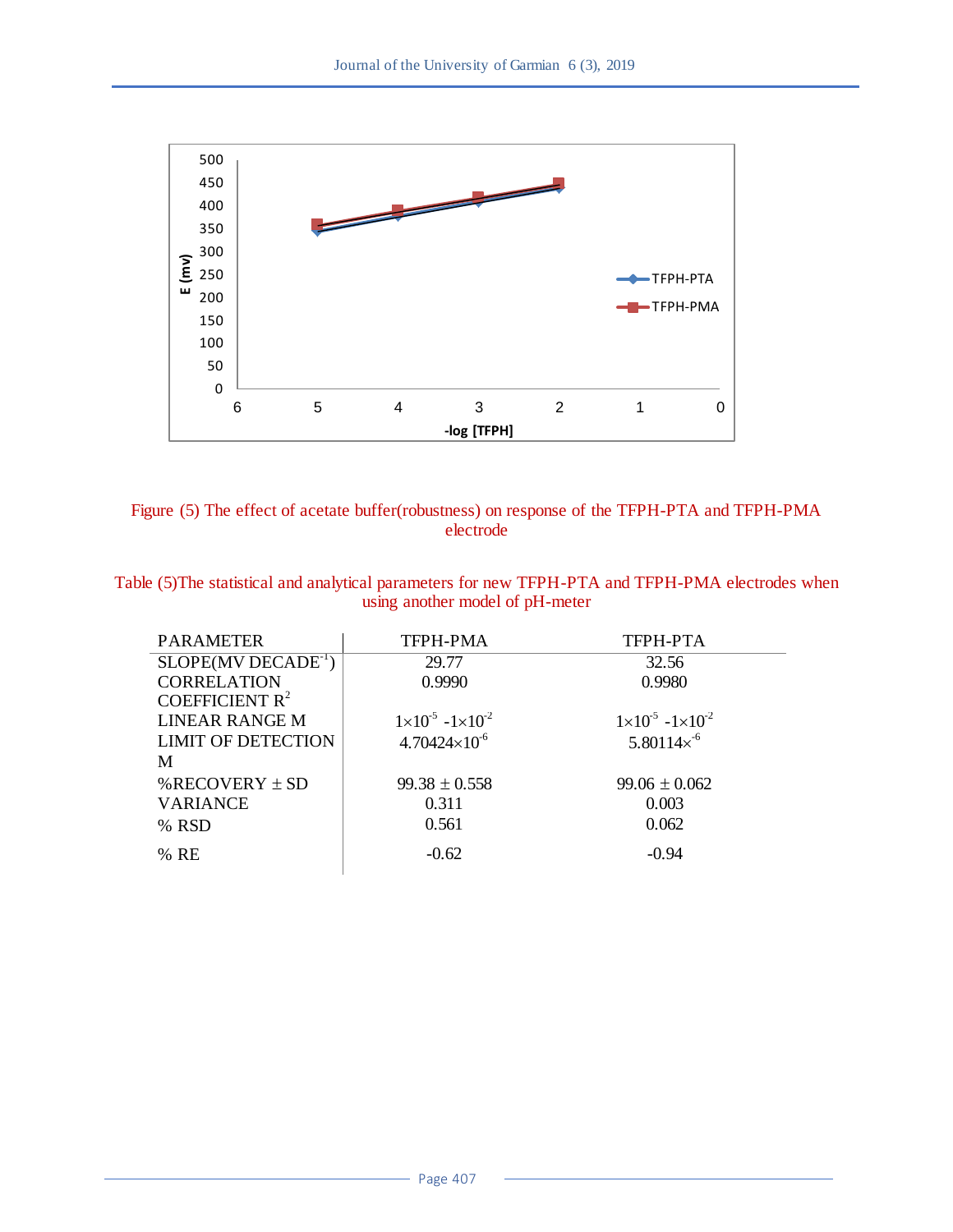

Figure (6) Test of ruggedness of TFPH-PTA and TFPH-PMA electrode by using another model of pHmeter (Jenway, 3545)

| <b>SAMPLE</b>    | TFPH-PMA-DBP       |                        |          |                    | TFPH -PTA-DBP          |               |
|------------------|--------------------|------------------------|----------|--------------------|------------------------|---------------|
|                  | Taken              | Found                  | %        | Taken              | Found                  | $\%$          |
|                  | TFPH] M            |                        | Recovery | [TFPH] M           |                        | <b>RECOVE</b> |
|                  |                    |                        |          |                    |                        | <b>RY</b>     |
|                  | $1.0\times10^{-2}$ | $1.0020\times10$       | 100.20   | $1.0\times10^{-2}$ | $9.984\times10^{-3}$   | 99.84         |
| Pure drug        | $1.0\times10^{-3}$ | $-2$                   | 99.40    | $1.0\times10^{-3}$ | $9.996 \times 10^{-3}$ | 99.96         |
|                  | $1.0\times10^{-4}$ | $9.940\times10^{-4}$   | 99.23    | $1.0\times10^{-4}$ | $9.974 \times 10^{-5}$ | 99.74         |
|                  | $1.0\times10^{-5}$ | $9.923\times10^{-5}$   | 98.35    | $1.0\times10^{-5}$ | $9.920\times10^{-6}$   | 99.20         |
|                  |                    | $9.835 \times 10^{-6}$ |          |                    |                        |               |
| Mean±SD%         |                    | 99.29± 0.384           |          |                    | $99.68 \pm 0.185$      |               |
| n                |                    | 5                      |          |                    | 5                      |               |
| Variance         |                    | 0.147                  |          |                    | 0.034                  |               |
| RE%              |                    | $-0.71$                |          |                    | $-0.32$                |               |
| RSD%             |                    | 0.386                  |          |                    | 0.185                  |               |
| Salabed          | $1.0\times10^{-4}$ | $9.803\times10^{-5}$   | 98.03    | $1.0\times10^{-4}$ | $9.991 \times 10^{-5}$ | 99.11         |
| $(1 \text{ mg})$ | $1.0\times10^{-5}$ | $9.986 \times 10^{-6}$ | 99.86    | $1.0\times10^{-5}$ | $9.964\times10^{-6}$   | 99.64         |

# Table (6): calibration curve methods for TFPH-PTA and TFPH-PMA electrode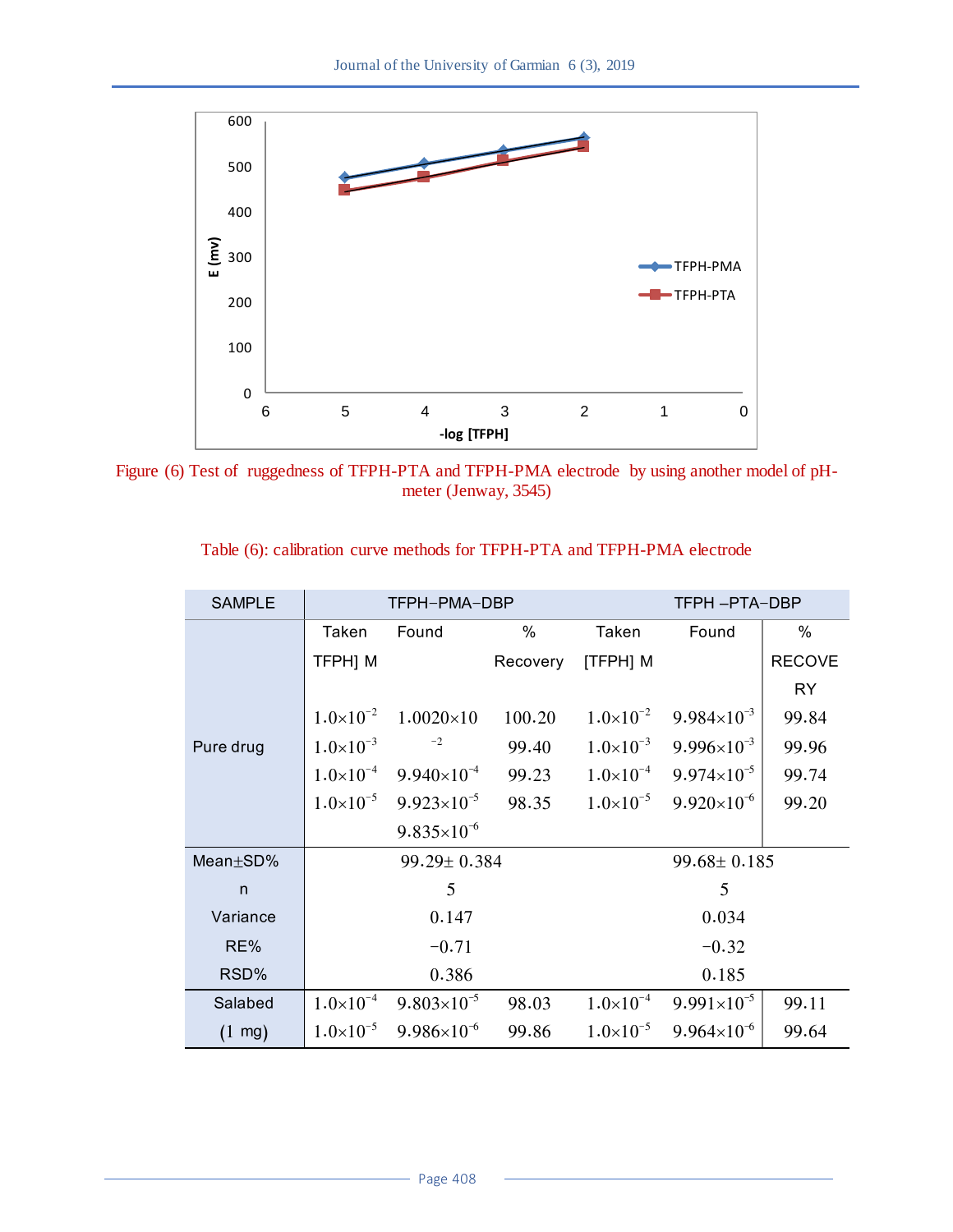| Mean $+SD\%$     | 98.94± 0.915                                      |                   |  | 99.37± 0.385       |                        |       |
|------------------|---------------------------------------------------|-------------------|--|--------------------|------------------------|-------|
| n                | 5                                                 |                   |  | 5                  |                        |       |
| Variance         | 0.837                                             |                   |  |                    | 0.148                  |       |
| RE%              | $-1.06$                                           |                   |  |                    | $-0.63$                |       |
| RSD%             | 0.924                                             |                   |  | 0.387              |                        |       |
| <b>Stellasil</b> | $1.0\times10^{-4}$ 9.971 $\times10^{-5}$<br>99.71 |                   |  | $1.0\times10^{-4}$ | $9.925 \times 10^{-5}$ | 99.25 |
| $(5 \text{ mg})$ | $1.0\times10^{-5}$ 9.864 $\times10^{-6}$<br>98.64 |                   |  | $1.0\times10^{-5}$ | $9.843\times10^{-6}$   | 98.43 |
| Mean $+SD\%$     |                                                   | $99.17 \pm 0.535$ |  | 98.84± 0.910       |                        |       |
| n                |                                                   | 5                 |  | 5                  |                        |       |
| Variance         | 0.286                                             |                   |  | 0.828              |                        |       |
| RE%              | $-0.83$                                           |                   |  | $-1.16$            |                        |       |
| RSD%             |                                                   | 0.539             |  | 0.920              |                        |       |
|                  |                                                   |                   |  |                    |                        |       |

Table (7): standard addition methods for TFPH-PTA and TFPH-PMA electrode

| <b>SAMPLE</b>    |                    | TFPH-PMA              |               |                    | <b>TFPH-PTA</b>                          |                 |
|------------------|--------------------|-----------------------|---------------|--------------------|------------------------------------------|-----------------|
|                  | Taken              | Found                 | $\frac{0}{0}$ | Taken              | Found                                    | $\frac{0}{0}$   |
|                  | [SILC]             | [SILC] M              | Recovery      | [SILC]             | [SILC] M                                 | <b>RECOVERY</b> |
|                  | M                  |                       |               | M                  |                                          |                 |
| <b>STELLASIL</b> | $1.0\times10^{-4}$ | $1.0098\times10^{-4}$ | 100.98        |                    | $1.0\times10^{-4}$ 9.934 $\times10^{-5}$ | 99.34           |
| (5mg)            |                    |                       |               |                    |                                          |                 |
| %RE              |                    | 0.98                  |               |                    | $-0.66$                                  |                 |
| <b>SALABED</b>   | $1.0\times10^{-4}$ | $9.863\times10^{-5}$  | 98.63         | $1.0\times10^{-4}$ | 1.0018                                   | 100.18          |
| (1mg)            |                    |                       |               |                    | $\times 10^{-4}$                         |                 |
| %RE              |                    | $-1.37$               |               |                    | 0.18                                     |                 |

# Table(8) The results of Content uniformity Assay

|       | <b>STATE</b>       | STELLASIL (5MG)      |                       | SALABED (1MG)          |                      |
|-------|--------------------|----------------------|-----------------------|------------------------|----------------------|
|       |                    | <b>TFPH-PTA</b>      | <b>TFPH-PMA</b>       | <b>TFPH-PTA</b>        | <b>TFPH-PMA</b>      |
|       | <b>TAKEN CONC.</b> |                      | $1.0\times10^{-4}$    |                        |                      |
|       | <b>FOUND</b>       | $9.963\times10^{-5}$ | $1.0069\times10^{-4}$ | $9.975 \times 10^{-5}$ | $9.860\times10^{-5}$ |
|       | CONC.*             |                      |                       |                        |                      |
|       | %RECOVERY*         | $99.63 \pm 0.379$    | $100.69 \pm 0.409$    | $99.75 \pm 0.475$      | $98.60 \pm 0.399$    |
| Table | $\pm$ SD           |                      |                       |                        |                      |
| (9)   | <b>VRAIANCE</b>    | 0.143                | 0.167                 | 0.225                  | 0.159                |
| Com   | %RSD               | 0.380                | 0.406                 | 0.476                  | 0.404                |
| paris | % RE               | $-0.37$              | 0.69                  | $-0.25$                | $-1.40$              |